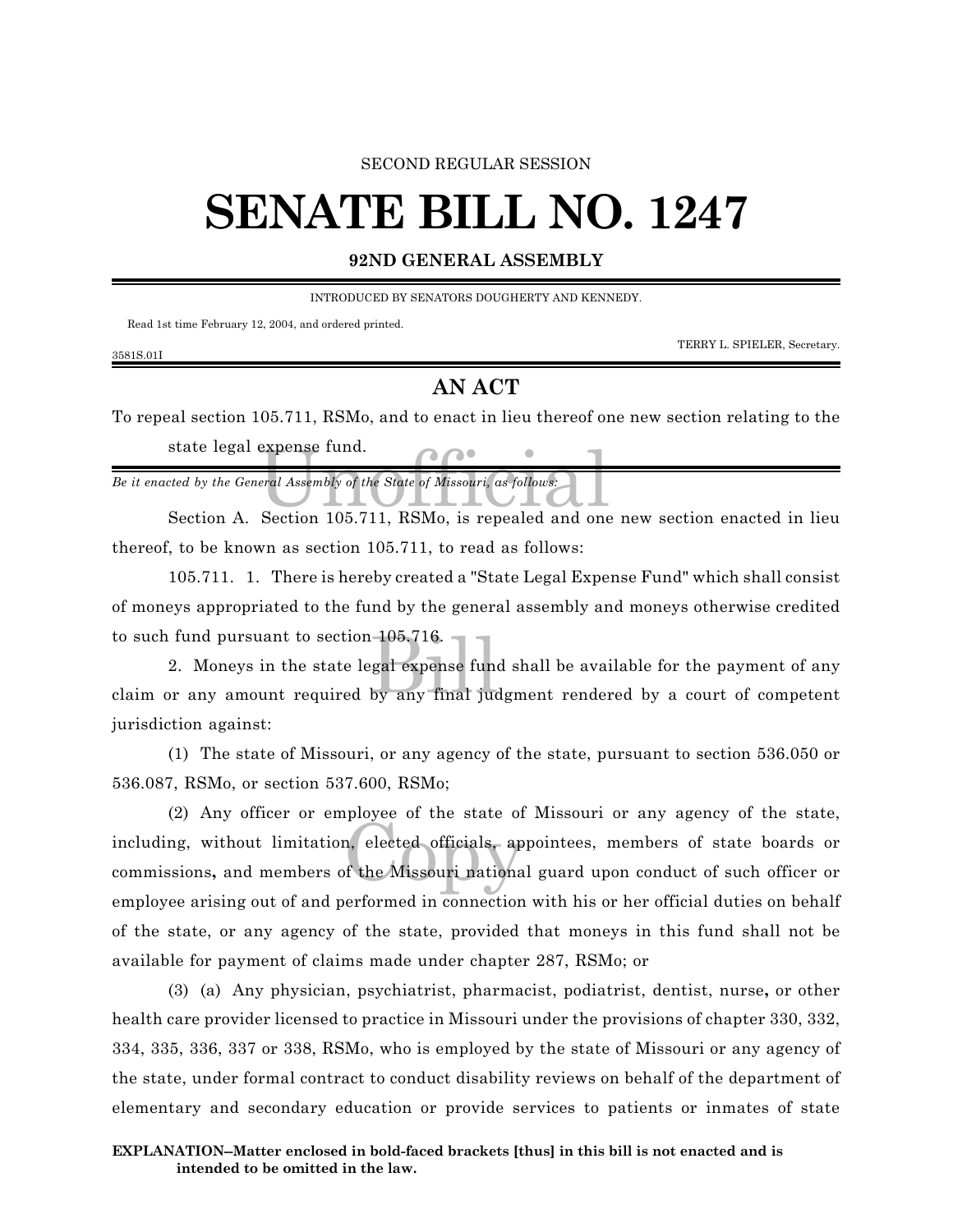correctional facilities on a part-time basis;

(b) Any physician licensed to practice medicine in Missouri under the provisions of chapter 334, RSMo, and his professional corporation organized pursuant to chapter 356, RSMo, who is employed by or under contract with a city or county health department organized under chapter 192, RSMo, or chapter 205, RSMo, or a city health department operating under a city charter, or a combined city-county health department to provide services to patients for medical care caused by pregnancy, delivery**,** and child care, if such medical services are provided by the physician pursuant to the contract without compensation or the physician is paid from no other source than a governmental agency except for patient co-payments required by federal or state law or local ordinance;

4c) to provide services to patients for medic:<br>l care, if such medical services are provided<br>ployment agreement without compensation apense rund sma<br>of and judgmen<br>h physician, and (c) Any physician licensed to practice medicine in Missouri under the provisions of chapter 334, RSMo, who is employed by or under contract with a federally funded community health center organized under Section 315, 329, 330 or 340 of the Public Health Services Act (42 U.S.C. 216, 254c) to provide services to patients for medical care caused by pregnancy, delivery**,** and child care, if such medical services are provided by the physician pursuant to the contract or employment agreement without compensation or the physician is paid from no other source than a governmental agency or such a federally funded community health center except for patient co-payments required by federal or state law or local ordinance. In the case of any claim or judgment that arises under this paragraph, the aggregate of payments from the state legal expense fund shall be limited to a maximum of one million dollars for all claims arising out of and judgments based upon the same act or acts alleged in a single cause against any such physician, and shall not exceed one million dollars for any one claimant;

at a city or county health department organized under chapter 192, RSMo, or chapter 205,<br>RSMo, a city health department operating under a city charter, or a combined city-county<br>health department or a pennyelit community h (d) Any physician, nurse, physician assistant, dental hygienist, or dentist licensed or registered pursuant to chapter 332, RSMo, chapter 334, RSMo, or chapter 335, RSMo, who provides medical, dental**,** or nursing treatment within the scope of his license or registration RSMo, a city health department operating under a city charter, or a combined city-county health department, or a nonprofit community health center qualified as exempt from federal taxation under Section 501(c)(3) of the Internal Revenue Code of 1986, as amended, if such treatment is restricted to primary care and preventive health services, provided that such treatment shall not include the performance of an abortion, and if such medical, dental**,** or nursing services are provided by the physician, dentist, physician assistant, dental hygienist**,** or nurse without compensation. In the case of any claim or judgment that arises under this paragraph, the aggregate of payments from the state legal expense fund shall be limited to a maximum of five hundred thousand dollars, for all claims arising out of and judgments based upon the same act or acts alleged in a single cause and shall not exceed five hundred thousand dollars for any one claimant, and insurance policies purchased pursuant to the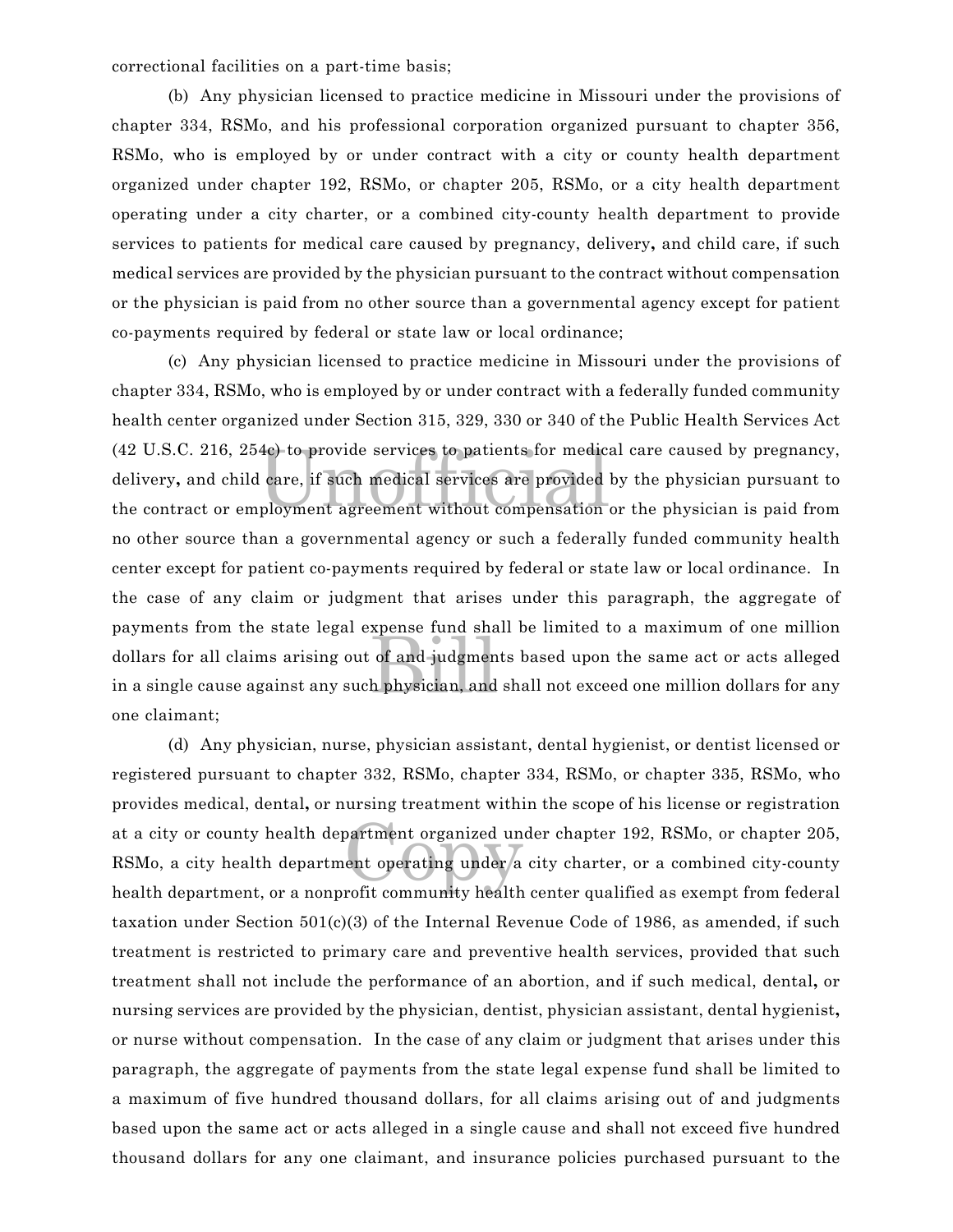provisions of section 105.721 shall be limited to five hundred thousand dollars; or

nt, and insurance policies purchased pursuar<br>mited to five hundred thousand dollars; or<br>nployed by the juvenile division of any judic (e) Any physician, nurse, physician assistant, dental hygienist, or dentist licensed or registered to practice medicine, nursing**,** or dentistry or to act as a physician assistant or dental hygienist in Missouri under the provisions of chapter 332, RSMo, chapter 334, RSMo, or chapter 335, RSMo, who provides medical, nursing**,** or dental treatment within the scope of his license or registration to students of a school whether a public, private**,** or parochial elementary or secondary school, if such physician's treatment is restricted to primary care and preventive health services and if such medical, dental**,** or nursing services are provided by the physician, dentist, physician assistant, dental hygienist, or nurse without compensation. In the case of any claim or judgment that arises under this paragraph, the aggregate of payments from the state legal expense fund shall be limited to a maximum of five hundred thousand dollars, for all claims arising out of and judgments based upon the same act or acts alleged in a single cause and shall not exceed five hundred thousand dollars for any one claimant, and insurance policies purchased pursuant to the provisions of section 105.721 shall be limited to five hundred thousand dollars; or

(4) Staff employed by the juvenile division of any judicial circuit**; or**

w located in N<br>rnment, if su d five hundred thou<br>urchased pursuant/t<br>ndred thousand doll **(5) Any attorney licensed to practice law in the state of Missouri who practices law at or through a nonprofit community social services center qualified as exempt from federal taxation under Section 501(c)(3) of the Internal Revenue Code of 1986, as amended, or through a legal clinic operated by or through any public or private school of law located in Missouri or through any agency of any federal, state, or local government, if such legal practice is provided by the attorney without compensation. In the case of any claim or judgment that arises under this subdivision, the aggregate of payments from the state legal expense fund shall be limited to a maximum of five hundred thousand dollars for all claims arising out of and judgments based upon the same act or acts alleged in a single cause and shall not exceed five hundred thousand dollars for any one claimant,** and insurance policies purchased pursuant/to the provisions of section 105.721 **shall be limited to five hundred thousand dollars.**

3. The department of health and senior services shall promulgate rules regarding contract procedures and the documentation of care provided under paragraphs (b), (c), (d), and (e) of subdivision (3) of subsection 2 of this section. The limitation on payments from the state legal expense fund or any policy of insurance procured pursuant to the provisions of section 105.721, provided in subsection **[**5**] 6** of this section, shall not apply to any claim or judgment arising under paragraph (a), (b), (c), (d), or (e) of subdivision (3) of subsection 2 of this section. Any claim or judgment arising under paragraph (a), (b), (c), (d), or (e) of subdivision (3) of subsection 2 of this section shall be paid by the state legal expense fund or any policy of insurance procured pursuant to section 105.721, to the extent damages are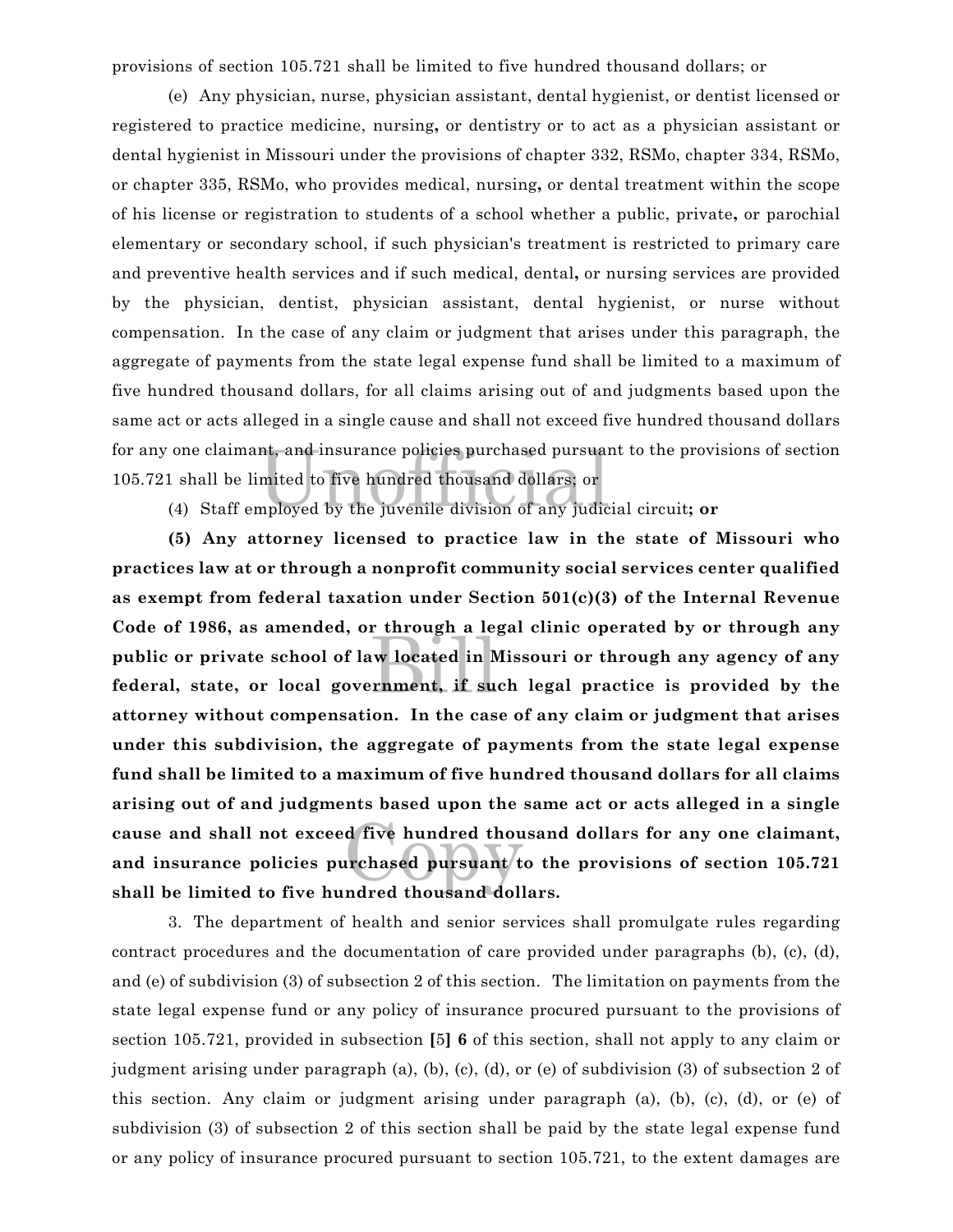allowed under sections 538.205 to 538.235, RSMo. Liability or malpractice insurance obtained and maintained in force by any physician, dentist, physician assistant, dental hygienist, or nurse for coverage concerning his or her private practice and assets shall not be considered available under subsection **[**5**] 6** of this section to pay that portion of a judgment or claim for which the state legal expense fund is liable under paragraph (a), (b), (c), (d), or (e) of subdivision (3) of subsection 2 of this section. However, a physician, nurse, dentist, physician assistant, or dental hygienist may purchase liability or malpractice insurance for coverage of liability claims or judgments based upon care rendered under paragraphs (c), (d), and (e) of subdivision (3) of subsection 2 of this section which exceed the amount of liability coverage provided by the state legal expense fund under those paragraphs. Even if paragraph (a), (b), (c), (d), or (e) of subdivision (3) of subsection 2 of this section is repealed or modified, the state legal expense fund shall be available for damages which occur while the pertinent paragraph (a), (b), (c), (d), or (e) of subdivision (3) of subsection 2 of this section is in effect.

Solution is in effect.<br>
Extorney general shall promulgate run<br>
the documentation of legal practice pr  $\frac{1}{1}$ ivision (5) of subsett<br>
and or any political under subdivision (5) of subsection 2 of this section. However, an attorney may<br>obtain liability or malpractice insurance for coverage of liability claims or<br>iudgments based upon legal practice rendered under subdivision ( 4. **The attorney general shall promulgate rules regarding contract procedures and the documentation of legal practice provided under subdivision (5) of subsection 2 of this section. The limitation on payments from the state legal expense fund or any policy of insurance procured pursuant to section 105.721 as provided in subsection 6 of this section shall not apply to any claim or judgment arising under subdivision (5) of subsection 2 of this section. Any claim or judgment arising under subdivision (5) of subsection 2 of this section shall be paid by the state legal expense fund or any policy of insurance procured pursuant to section 105.721 to the extent damages are allowed under sections 538.205 to 538.235, RSMo. Liability or malpractice insurance otherwise obtained and maintained in force shall not be considered available under subsection 6 of this section to pay that portion of a judgment or claim for which the state legal expense fund is liable obtain liability or malpractice insurance for coverage of liability claims or judgments based upon legal practice rendered under subdivision (5) of subsection 2 of this section that exceed the amount of liability coverage provided by the state legal expense fund under subdivision (5) of subsection 2 of this section. Even if subdivision (5) of subsection 2 of this section is repealed or amended, the state legal expense fund shall be available for damages that occur while the pertinent subdivision (5) of subsection 2 of this section is in effect.**

**5.** All payments shall be made from the state legal expense fund by the commissioner of administration with the approval of the attorney general. Payment from the state legal expense fund of a claim or final judgment award against a physician, dentist, physician assistant, dental hygienist, or nurse described in paragraph (a), (b), (c), (d), or (e) of